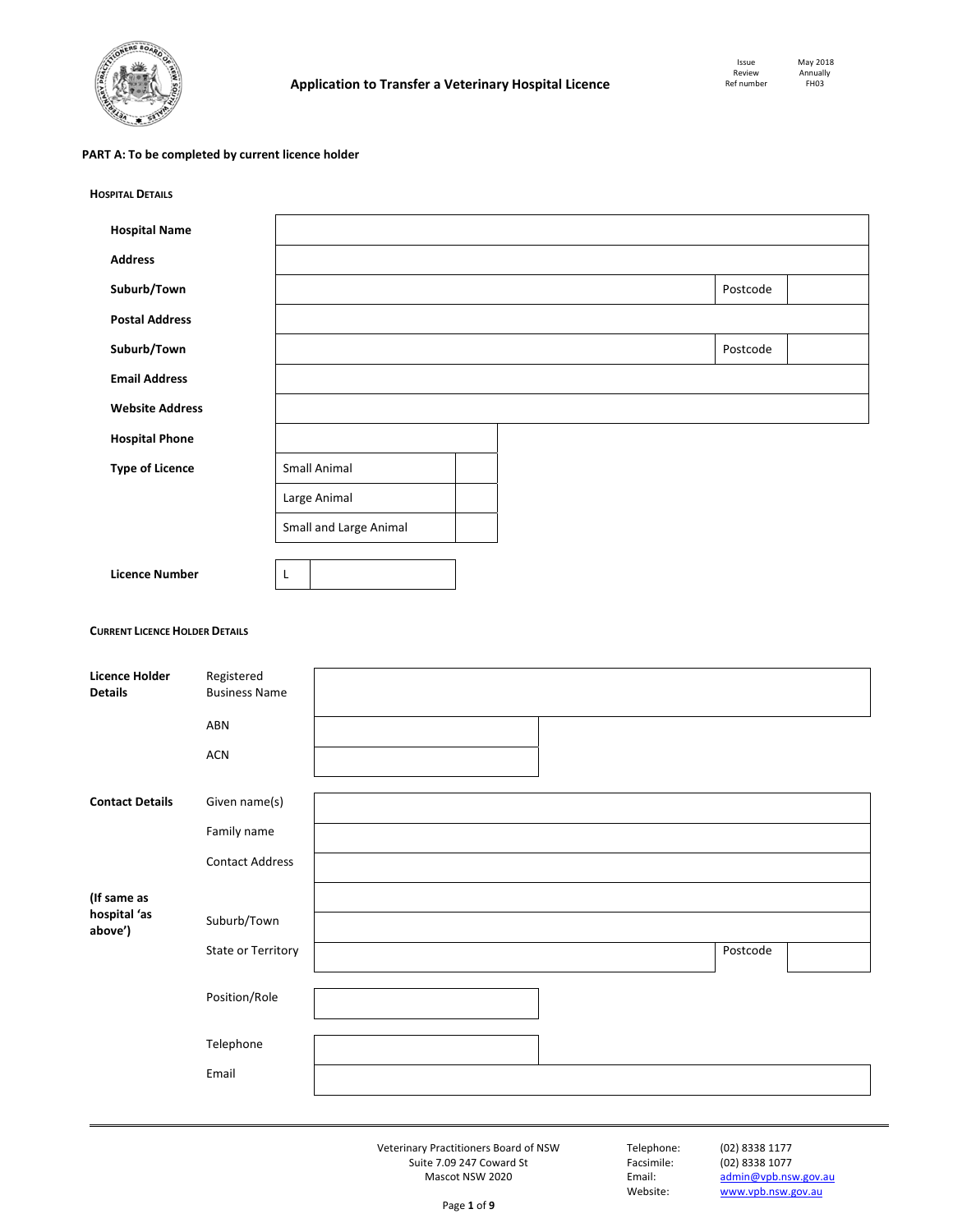

**CURRENT VETERINARIAN CONTROLLING INTEREST DETAILS**

|                                         | Given name(s)                                                                                                                                                                             |                                                                                                                                                                                           |                        |                 |                        |                 |  |  |  |  |  |
|-----------------------------------------|-------------------------------------------------------------------------------------------------------------------------------------------------------------------------------------------|-------------------------------------------------------------------------------------------------------------------------------------------------------------------------------------------|------------------------|-----------------|------------------------|-----------------|--|--|--|--|--|
| Veterinary                              | Family name                                                                                                                                                                               |                                                                                                                                                                                           |                        |                 |                        | Registration No |  |  |  |  |  |
| <b>Practitioner 1</b><br><b>Details</b> | Address                                                                                                                                                                                   |                                                                                                                                                                                           |                        |                 |                        |                 |  |  |  |  |  |
|                                         | Suburb/Town                                                                                                                                                                               |                                                                                                                                                                                           |                        | State/Territory |                        | Postcode        |  |  |  |  |  |
|                                         | <b>Email Address</b>                                                                                                                                                                      |                                                                                                                                                                                           |                        |                 |                        |                 |  |  |  |  |  |
|                                         | Phone                                                                                                                                                                                     |                                                                                                                                                                                           | Facsimile              | Mobile          |                        |                 |  |  |  |  |  |
|                                         |                                                                                                                                                                                           | Percentage of controlling interest of corporation or business                                                                                                                             |                        |                 |                        | $\%$            |  |  |  |  |  |
|                                         |                                                                                                                                                                                           | I certify that the information provided on this application is correct and complies with Section 14 of the Veterinary Practice<br>Act 2003 and the Veterinary Hospital Licence Guidelines |                        |                 |                        |                 |  |  |  |  |  |
|                                         | Signature                                                                                                                                                                                 |                                                                                                                                                                                           |                        |                 |                        | Date            |  |  |  |  |  |
|                                         | Given name(s)                                                                                                                                                                             |                                                                                                                                                                                           |                        |                 |                        |                 |  |  |  |  |  |
| Veterinary<br><b>Practitioner 2</b>     | Family name                                                                                                                                                                               |                                                                                                                                                                                           | <b>Registration No</b> |                 |                        |                 |  |  |  |  |  |
| <b>Details</b>                          | Address                                                                                                                                                                                   |                                                                                                                                                                                           |                        |                 |                        |                 |  |  |  |  |  |
|                                         | Suburb/Town                                                                                                                                                                               |                                                                                                                                                                                           |                        | State/Territory |                        | Postcode        |  |  |  |  |  |
|                                         | <b>Email Address</b>                                                                                                                                                                      |                                                                                                                                                                                           |                        |                 |                        |                 |  |  |  |  |  |
|                                         | Phone                                                                                                                                                                                     |                                                                                                                                                                                           | Facsimile              |                 |                        | Mobile          |  |  |  |  |  |
|                                         |                                                                                                                                                                                           | Percentage of controlling interest of corporation or business                                                                                                                             |                        |                 |                        | $\%$            |  |  |  |  |  |
|                                         | I certify that the information provided on this application is correct and complies with Section 14 of the Veterinary Practice<br>Act 2003 and the Veterinary Hospital Licence Guidelines |                                                                                                                                                                                           |                        |                 |                        |                 |  |  |  |  |  |
|                                         | Signature                                                                                                                                                                                 |                                                                                                                                                                                           |                        |                 | Date                   |                 |  |  |  |  |  |
|                                         | Given name(s)                                                                                                                                                                             |                                                                                                                                                                                           |                        |                 |                        |                 |  |  |  |  |  |
| Veterinary<br><b>Practitioner 3</b>     | Family name                                                                                                                                                                               |                                                                                                                                                                                           |                        |                 | <b>Registration No</b> |                 |  |  |  |  |  |
| <b>Details</b>                          | Address                                                                                                                                                                                   |                                                                                                                                                                                           |                        |                 |                        |                 |  |  |  |  |  |
|                                         | Suburb/Town                                                                                                                                                                               |                                                                                                                                                                                           |                        | State/Territory |                        | Postcode        |  |  |  |  |  |
|                                         | <b>Email Address</b>                                                                                                                                                                      |                                                                                                                                                                                           |                        |                 |                        |                 |  |  |  |  |  |
|                                         | Phone                                                                                                                                                                                     |                                                                                                                                                                                           | Facsimile              |                 |                        | Mobile          |  |  |  |  |  |
|                                         |                                                                                                                                                                                           | Percentage of controlling interest of corporation or business                                                                                                                             |                        |                 |                        | $\%$            |  |  |  |  |  |
|                                         |                                                                                                                                                                                           | I certify that the information provided on this application is correct and complies with Section 14 of the Veterinary Practice<br>Act 2003 and the Veterinary Hospital Licence Guidelines |                        |                 |                        |                 |  |  |  |  |  |
|                                         | Signature                                                                                                                                                                                 |                                                                                                                                                                                           |                        |                 |                        | Date            |  |  |  |  |  |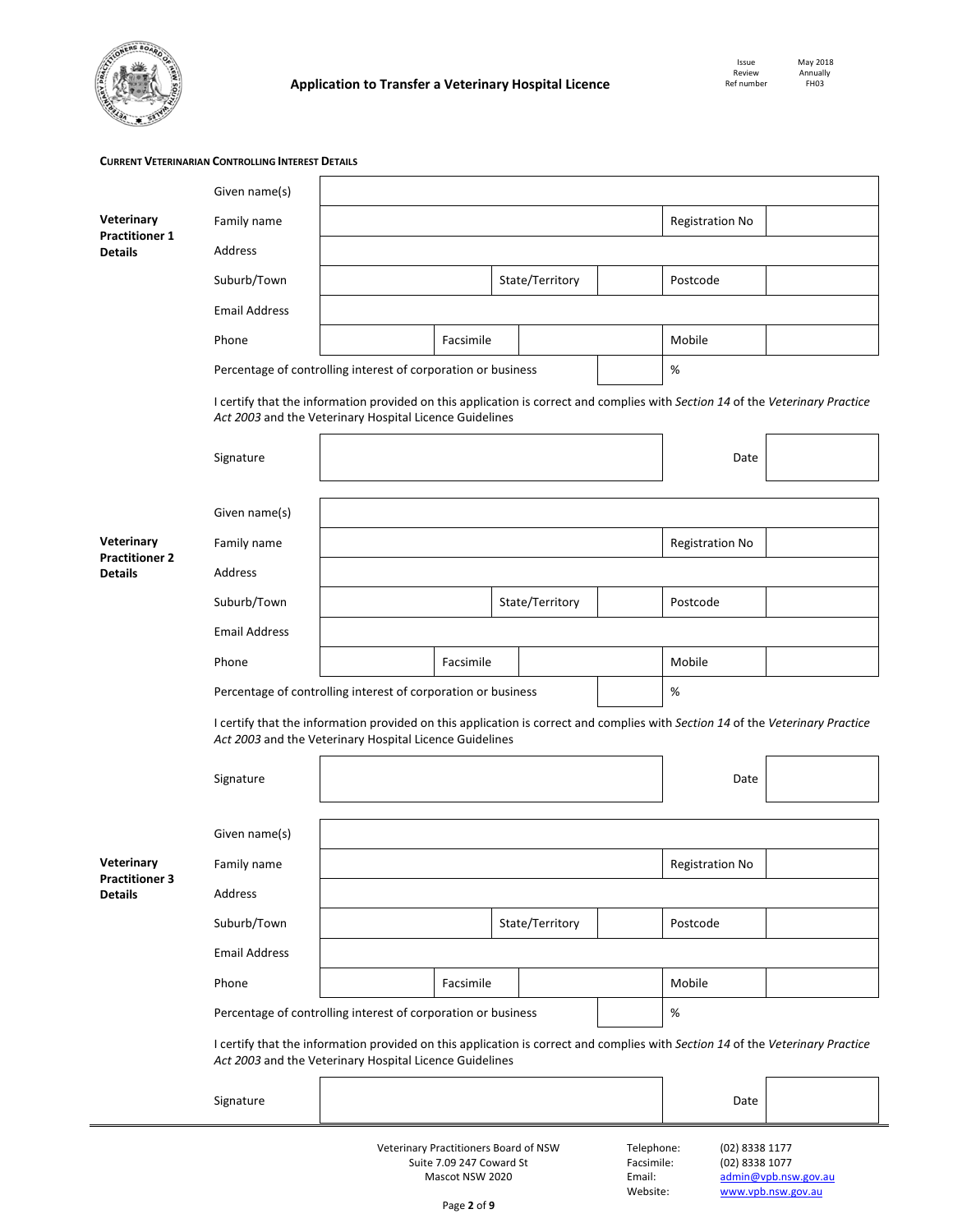

í,

|                                         | Given name(s)                                                                                                                                                                             |                                                                                                                                                                                           |           |                 |                 |        |                        |  |  |  |  |  |
|-----------------------------------------|-------------------------------------------------------------------------------------------------------------------------------------------------------------------------------------------|-------------------------------------------------------------------------------------------------------------------------------------------------------------------------------------------|-----------|-----------------|-----------------|--------|------------------------|--|--|--|--|--|
| Veterinary                              | Family name                                                                                                                                                                               |                                                                                                                                                                                           |           | Registration No |                 |        |                        |  |  |  |  |  |
| <b>Practitioner 4</b><br><b>Details</b> | Address                                                                                                                                                                                   |                                                                                                                                                                                           |           |                 |                 |        |                        |  |  |  |  |  |
|                                         | Suburb/Town                                                                                                                                                                               |                                                                                                                                                                                           |           |                 | State/Territory |        | Postcode               |  |  |  |  |  |
|                                         | <b>Email Address</b>                                                                                                                                                                      |                                                                                                                                                                                           |           |                 |                 |        |                        |  |  |  |  |  |
|                                         | Phone                                                                                                                                                                                     |                                                                                                                                                                                           | Facsimile |                 |                 |        | Mobile                 |  |  |  |  |  |
|                                         |                                                                                                                                                                                           | Percentage of controlling interest of corporation or business                                                                                                                             |           |                 |                 |        | $\%$                   |  |  |  |  |  |
|                                         | I certify that the information provided on this application is correct and complies with Section 14 of the Veterinary Practice<br>Act 2003 and the Veterinary Hospital Licence Guidelines |                                                                                                                                                                                           |           |                 |                 |        |                        |  |  |  |  |  |
|                                         | Signature                                                                                                                                                                                 |                                                                                                                                                                                           |           | Date            |                 |        |                        |  |  |  |  |  |
|                                         | Given name(s)                                                                                                                                                                             |                                                                                                                                                                                           |           |                 |                 |        |                        |  |  |  |  |  |
| Veterinary<br><b>Practitioner 5</b>     | Family name                                                                                                                                                                               |                                                                                                                                                                                           |           |                 | Registration No |        |                        |  |  |  |  |  |
| <b>Details</b>                          | Address                                                                                                                                                                                   |                                                                                                                                                                                           |           |                 |                 |        |                        |  |  |  |  |  |
|                                         | Suburb/Town                                                                                                                                                                               |                                                                                                                                                                                           |           |                 | State/Territory |        | Postcode               |  |  |  |  |  |
|                                         | <b>Email Address</b>                                                                                                                                                                      |                                                                                                                                                                                           |           |                 |                 |        |                        |  |  |  |  |  |
|                                         | Phone                                                                                                                                                                                     | Facsimile                                                                                                                                                                                 |           |                 |                 | Mobile |                        |  |  |  |  |  |
|                                         |                                                                                                                                                                                           | Percentage of controlling interest of corporation or business                                                                                                                             | $\%$      |                 |                 |        |                        |  |  |  |  |  |
|                                         | I certify that the information provided on this application is correct and complies with Section 14 of the Veterinary Practice<br>Act 2003 and the Veterinary Hospital Licence Guidelines |                                                                                                                                                                                           |           |                 |                 |        |                        |  |  |  |  |  |
|                                         | Signature                                                                                                                                                                                 |                                                                                                                                                                                           |           | Date            |                 |        |                        |  |  |  |  |  |
|                                         | Given name(s)                                                                                                                                                                             |                                                                                                                                                                                           |           |                 |                 |        |                        |  |  |  |  |  |
| Veterinary<br><b>Practitioner 6</b>     | Family name                                                                                                                                                                               |                                                                                                                                                                                           |           |                 |                 |        | <b>Registration No</b> |  |  |  |  |  |
| <b>Details</b>                          | Address                                                                                                                                                                                   |                                                                                                                                                                                           |           |                 |                 |        |                        |  |  |  |  |  |
|                                         | Suburb/Town                                                                                                                                                                               |                                                                                                                                                                                           |           | State/Territory |                 |        | Postcode               |  |  |  |  |  |
|                                         | <b>Email Address</b>                                                                                                                                                                      |                                                                                                                                                                                           |           |                 |                 |        |                        |  |  |  |  |  |
|                                         | Phone                                                                                                                                                                                     |                                                                                                                                                                                           | Facsimile |                 |                 |        | Mobile                 |  |  |  |  |  |
|                                         |                                                                                                                                                                                           | Percentage of controlling interest of corporation or business                                                                                                                             | $\%$      |                 |                 |        |                        |  |  |  |  |  |
|                                         |                                                                                                                                                                                           | I certify that the information provided on this application is correct and complies with Section 14 of the Veterinary Practice<br>Act 2003 and the Veterinary Hospital Licence Guidelines |           |                 |                 |        |                        |  |  |  |  |  |
|                                         | Signature                                                                                                                                                                                 |                                                                                                                                                                                           |           |                 |                 |        | Date                   |  |  |  |  |  |
|                                         |                                                                                                                                                                                           | For more applicants please submit extra page(s).                                                                                                                                          |           |                 |                 |        |                        |  |  |  |  |  |
|                                         |                                                                                                                                                                                           |                                                                                                                                                                                           |           |                 |                 |        |                        |  |  |  |  |  |

Page **3** of **9**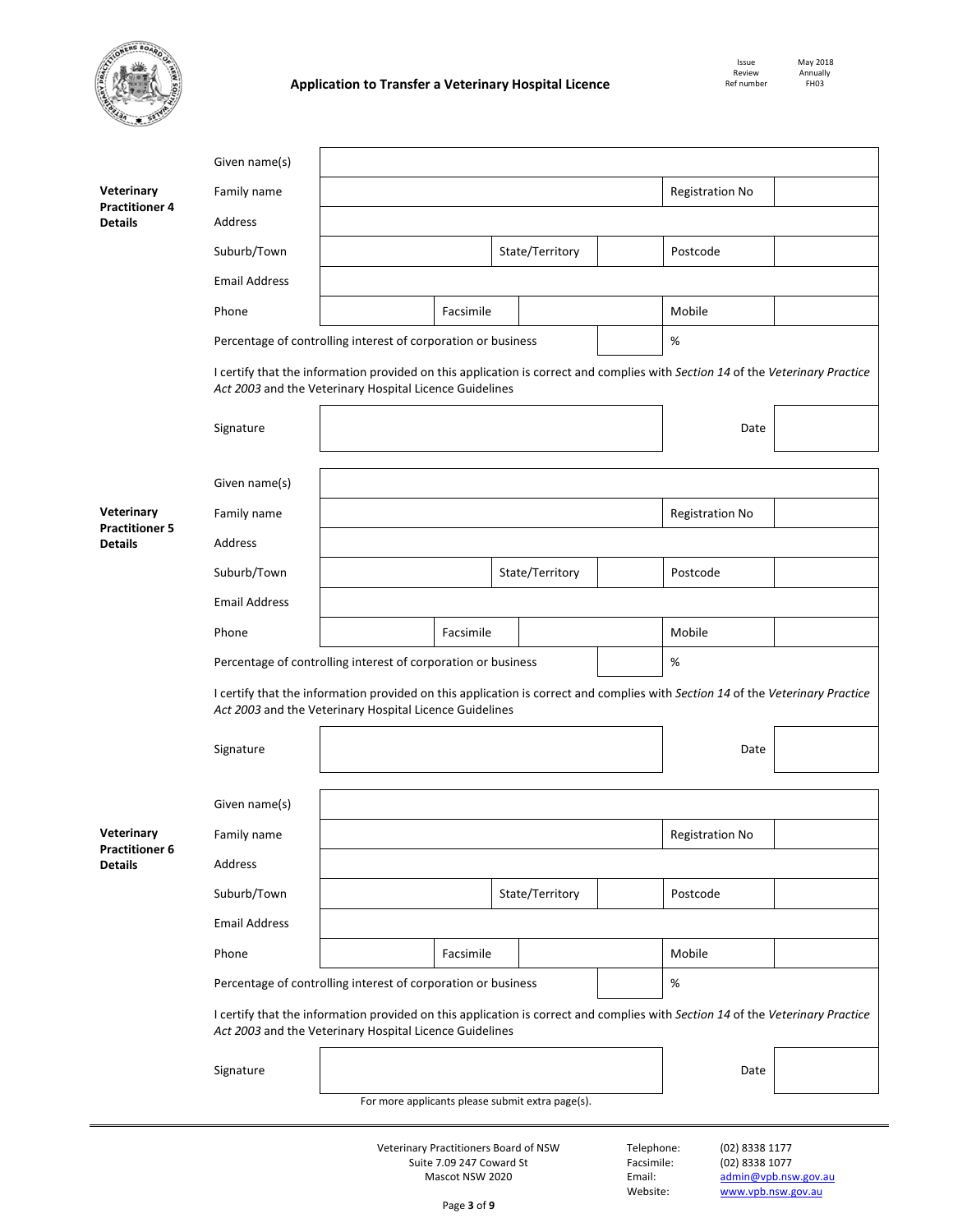

# **PART B: To be completed by applicant licence holder**

| <b>HOSPITAL DETAILS</b>                           |  |          |
|---------------------------------------------------|--|----------|
| <b>Hospital Name</b>                              |  |          |
| <b>Address</b>                                    |  |          |
| Suburb/Town                                       |  | Postcode |
|                                                   |  |          |
| <b>Postal Address</b>                             |  |          |
| Suburb/Town                                       |  | Postcode |
|                                                   |  |          |
| <b>Email Address</b>                              |  |          |
| <b>Website Address</b>                            |  |          |
| <b>Hospital Phone</b>                             |  |          |
| <b>Effective Transfer Date</b>                    |  |          |
| <b>Additional notes regarding</b><br>application: |  |          |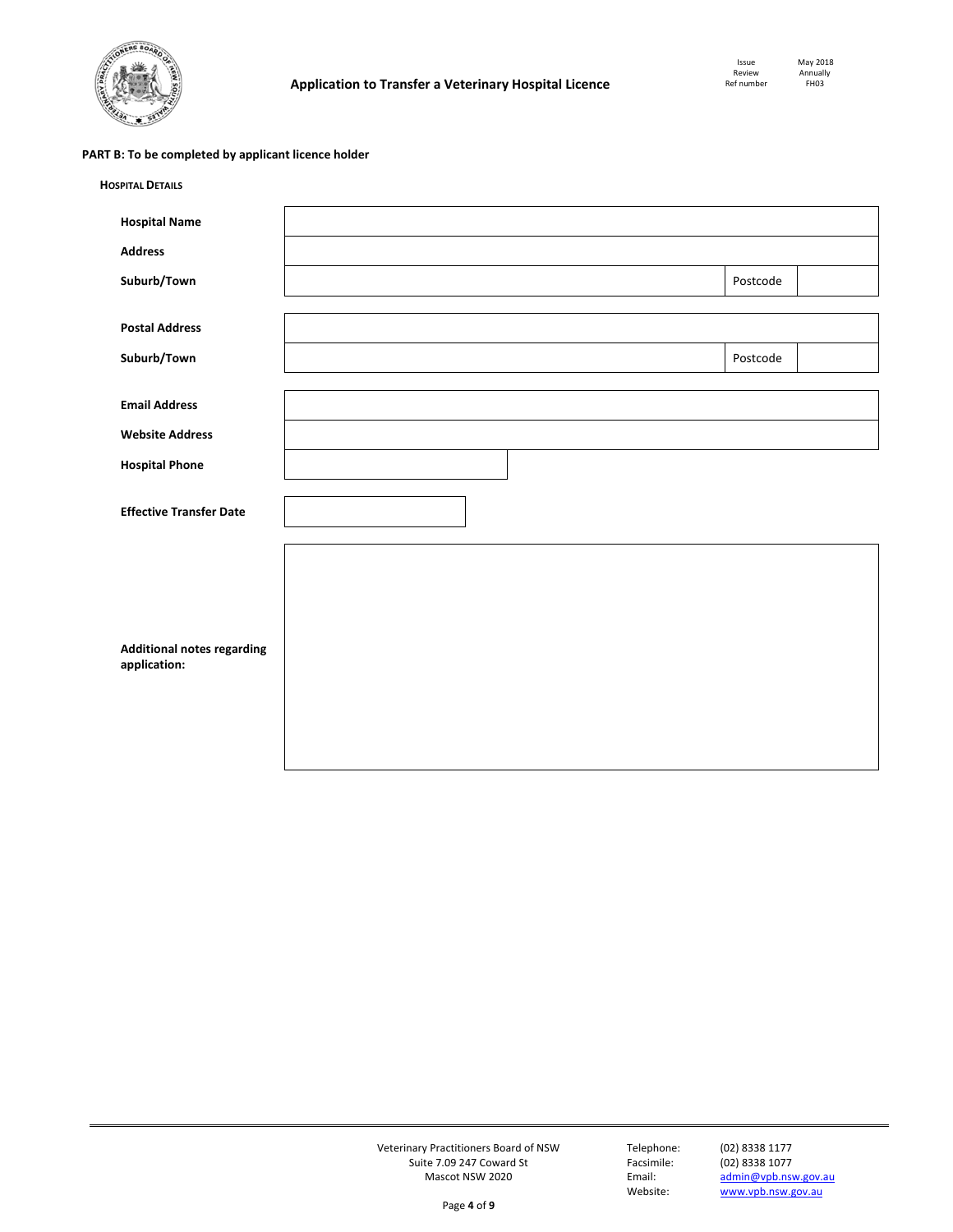

Annually<br>FH03

## **APPLICANT LICENCE HOLDER DETAILS**

| <b>Proposed Licence</b><br><b>Holder Type</b>    | Sole Proprietor                    |  | Public Service Agency   |          |  |
|--------------------------------------------------|------------------------------------|--|-------------------------|----------|--|
|                                                  | Partnership                        |  | Agricultural Supplier   |          |  |
|                                                  | Company                            |  | Charitable Organisation |          |  |
| <b>Proposed Licence</b><br><b>Holder Details</b> | Registered<br><b>Business Name</b> |  |                         |          |  |
|                                                  | ABN                                |  |                         |          |  |
|                                                  | <b>ACN</b>                         |  |                         |          |  |
| <b>Contact Details</b><br>for accounts           | Given name(s)                      |  |                         |          |  |
|                                                  | Family name                        |  |                         |          |  |
| (If same as<br>hospital 'as<br>above')           | <b>Contact Address</b>             |  |                         |          |  |
|                                                  |                                    |  |                         |          |  |
|                                                  | Suburb/Town                        |  |                         |          |  |
|                                                  | State or Territory                 |  |                         | Postcode |  |
|                                                  | Position/Role                      |  |                         |          |  |
|                                                  | Telephone                          |  |                         |          |  |
|                                                  | Facsimile                          |  |                         |          |  |
|                                                  | Email                              |  |                         |          |  |

**You will receive licence renewal correspondence only by email and to this email address** 

Veterinary Practitioners Board of NSW Telephone: (02) 8338 1177 Suite 7.09 247 Coward St Facsim<br>Mascot NSW 2020 1078 Email:

Email: admin@vpb.nsw.gov.au<br>Website: www.vpb.nsw.gov.au www.vpb.nsw.gov.au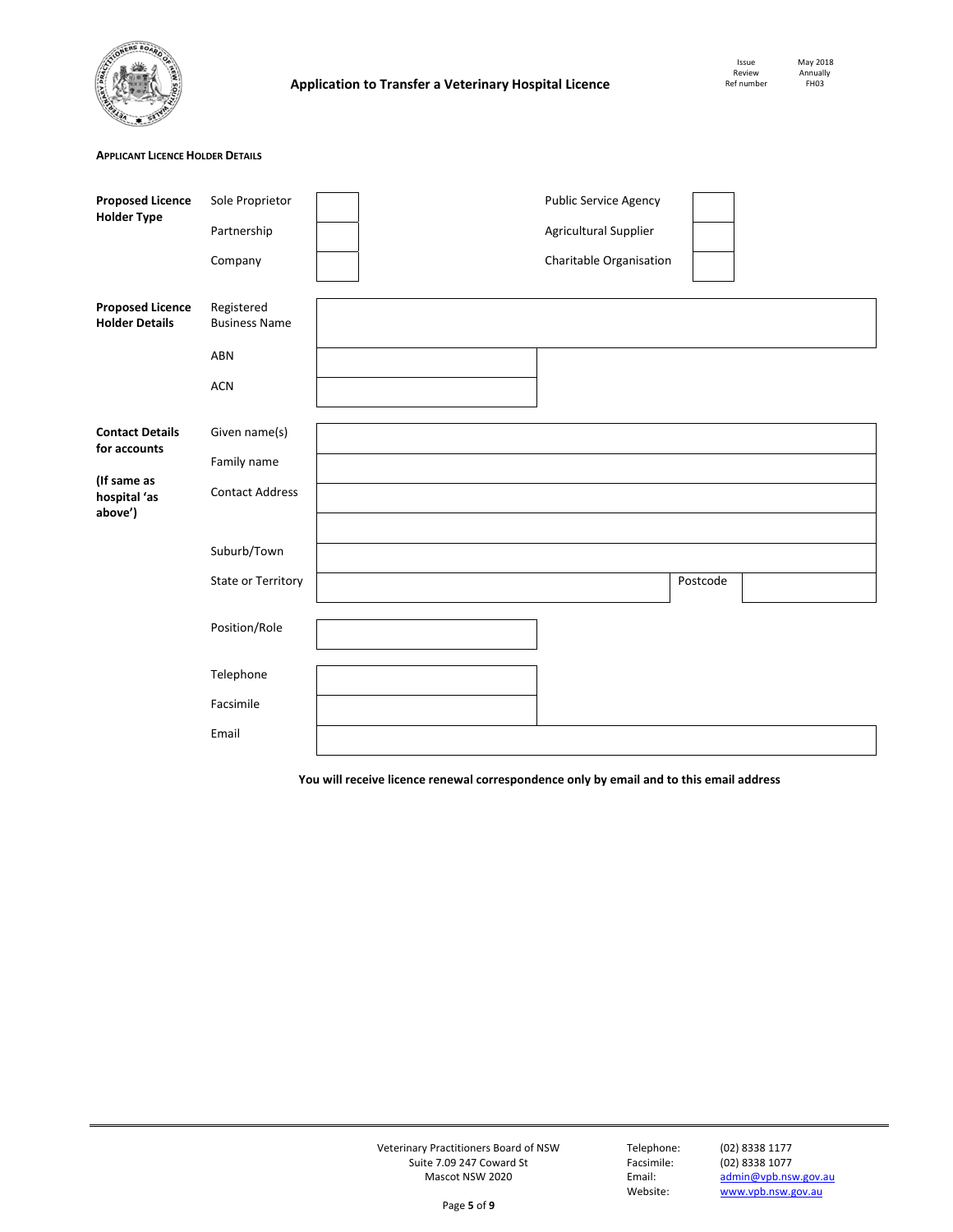

 $\blacksquare$ 

# **APPLICANT VETERINARIAN CONTROLLING INTEREST DETAILS**

|                                      | Given name(s)                                                                                                                                                                             |                                                                                                                                                                                           |           |                        |                        |  |          |  |  |  |
|--------------------------------------|-------------------------------------------------------------------------------------------------------------------------------------------------------------------------------------------|-------------------------------------------------------------------------------------------------------------------------------------------------------------------------------------------|-----------|------------------------|------------------------|--|----------|--|--|--|
| Veterinary<br><b>Practitioner</b>    | Family name                                                                                                                                                                               |                                                                                                                                                                                           |           | <b>Registration No</b> |                        |  |          |  |  |  |
| <b>Applicant 1</b><br><b>Details</b> | Address                                                                                                                                                                                   |                                                                                                                                                                                           |           |                        |                        |  |          |  |  |  |
|                                      | Suburb/Town                                                                                                                                                                               |                                                                                                                                                                                           |           |                        | State/Territory        |  | Postcode |  |  |  |
|                                      | <b>Email Address</b>                                                                                                                                                                      |                                                                                                                                                                                           |           |                        |                        |  |          |  |  |  |
|                                      | Phone                                                                                                                                                                                     |                                                                                                                                                                                           | Facsimile |                        |                        |  | Mobile   |  |  |  |
|                                      |                                                                                                                                                                                           | Percentage of controlling interest of corporation or business                                                                                                                             |           |                        |                        |  | %        |  |  |  |
|                                      |                                                                                                                                                                                           | I certify that the information provided on this application is correct and complies with Section 14 of the Veterinary Practice<br>Act 2003 and the Veterinary Hospital Licence Guidelines |           |                        |                        |  |          |  |  |  |
|                                      | Signature                                                                                                                                                                                 |                                                                                                                                                                                           |           | Date                   |                        |  |          |  |  |  |
|                                      | Given name(s)                                                                                                                                                                             |                                                                                                                                                                                           |           |                        |                        |  |          |  |  |  |
| Veterinary<br><b>Practitioner</b>    | Family name                                                                                                                                                                               |                                                                                                                                                                                           |           |                        | <b>Registration No</b> |  |          |  |  |  |
| <b>Applicant 2</b><br><b>Details</b> | Address                                                                                                                                                                                   |                                                                                                                                                                                           |           |                        |                        |  |          |  |  |  |
|                                      | Suburb/Town                                                                                                                                                                               | State/Territory                                                                                                                                                                           |           |                        |                        |  | Postcode |  |  |  |
|                                      | <b>Email Address</b>                                                                                                                                                                      |                                                                                                                                                                                           |           |                        |                        |  |          |  |  |  |
|                                      | Phone                                                                                                                                                                                     | Facsimile                                                                                                                                                                                 |           |                        |                        |  | Mobile   |  |  |  |
|                                      |                                                                                                                                                                                           | Percentage of controlling interest of corporation or business                                                                                                                             |           |                        |                        |  | $\%$     |  |  |  |
|                                      | I certify that the information provided on this application is correct and complies with Section 14 of the Veterinary Practice<br>Act 2003 and the Veterinary Hospital Licence Guidelines |                                                                                                                                                                                           |           |                        |                        |  |          |  |  |  |
|                                      | Signature                                                                                                                                                                                 |                                                                                                                                                                                           |           |                        |                        |  | Date     |  |  |  |
|                                      | Given name(s)                                                                                                                                                                             |                                                                                                                                                                                           |           |                        |                        |  |          |  |  |  |
| Veterinary<br>Practitioner           | Family name                                                                                                                                                                               |                                                                                                                                                                                           |           |                        | <b>Registration No</b> |  |          |  |  |  |
| <b>Applicant 3</b><br><b>Details</b> | Address                                                                                                                                                                                   |                                                                                                                                                                                           |           |                        |                        |  |          |  |  |  |
|                                      | Suburb/Town                                                                                                                                                                               |                                                                                                                                                                                           |           |                        | State/Territory        |  | Postcode |  |  |  |
|                                      | <b>Email Address</b>                                                                                                                                                                      |                                                                                                                                                                                           |           |                        |                        |  |          |  |  |  |
|                                      | Phone                                                                                                                                                                                     |                                                                                                                                                                                           | Facsimile |                        |                        |  | Mobile   |  |  |  |
|                                      |                                                                                                                                                                                           | Percentage of controlling interest of corporation or business                                                                                                                             |           |                        |                        |  | $\%$     |  |  |  |
|                                      |                                                                                                                                                                                           | I certify that the information provided on this application is correct and complies with Section 14 of the Veterinary Practice<br>Act 2003 and the Veterinary Hospital Licence Guidelines |           |                        |                        |  |          |  |  |  |
|                                      | Signature                                                                                                                                                                                 |                                                                                                                                                                                           |           |                        |                        |  | Date     |  |  |  |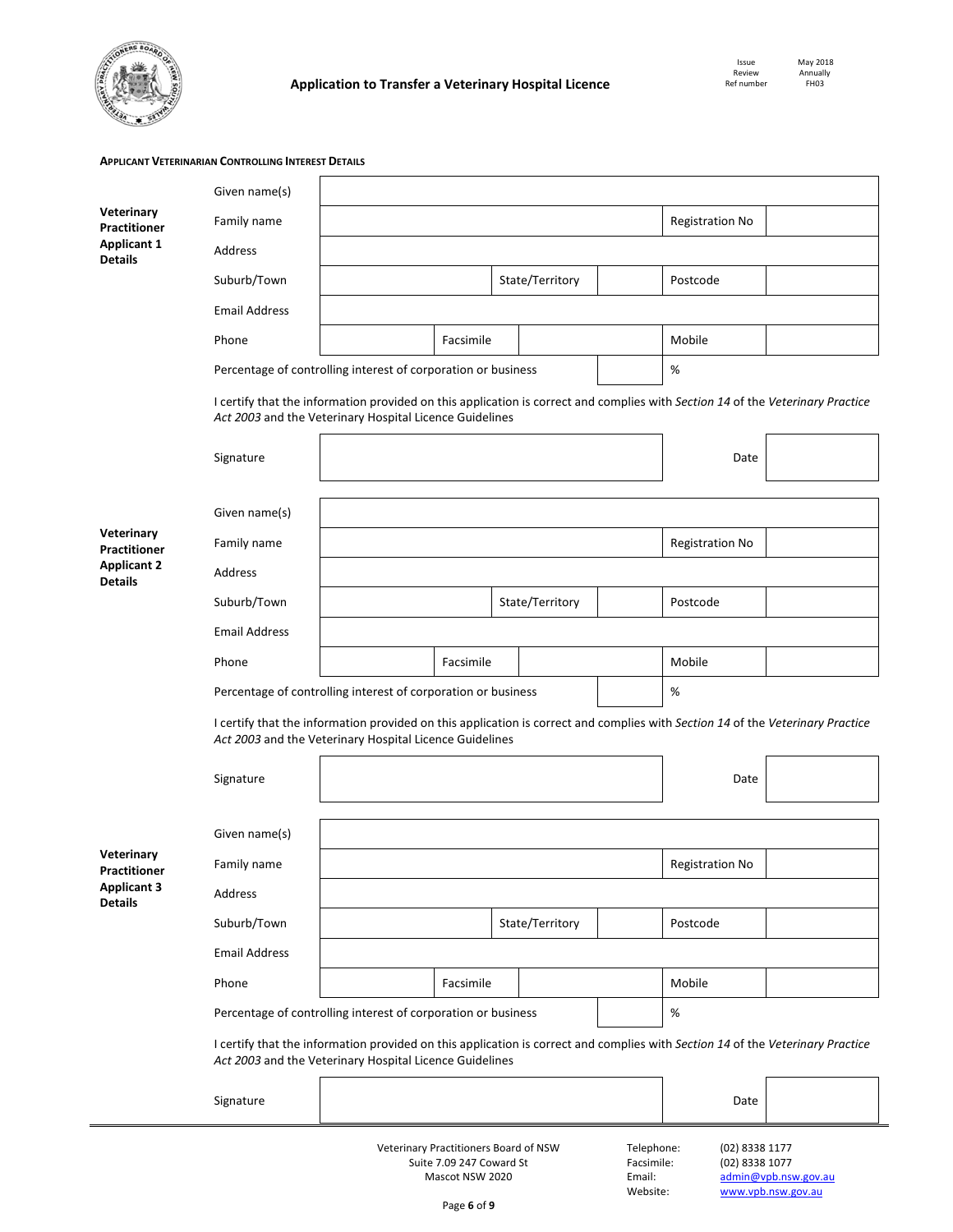

|                                      | Given name(s)                                                                                                                                                                             |                                                                                                                                                                                           |                        |                        |                 |          |                        |  |  |  |  |
|--------------------------------------|-------------------------------------------------------------------------------------------------------------------------------------------------------------------------------------------|-------------------------------------------------------------------------------------------------------------------------------------------------------------------------------------------|------------------------|------------------------|-----------------|----------|------------------------|--|--|--|--|
| Veterinary<br>Practitioner           | Family name                                                                                                                                                                               |                                                                                                                                                                                           |                        | <b>Registration No</b> |                 |          |                        |  |  |  |  |
| <b>Applicant 4</b><br><b>Details</b> | Address                                                                                                                                                                                   |                                                                                                                                                                                           |                        |                        |                 |          |                        |  |  |  |  |
|                                      | Suburb/Town                                                                                                                                                                               |                                                                                                                                                                                           |                        |                        | State/Territory |          | Postcode               |  |  |  |  |
|                                      | <b>Email Address</b>                                                                                                                                                                      |                                                                                                                                                                                           |                        |                        |                 |          |                        |  |  |  |  |
|                                      | Phone                                                                                                                                                                                     |                                                                                                                                                                                           | Facsimile              |                        |                 |          | Mobile                 |  |  |  |  |
|                                      |                                                                                                                                                                                           | Percentage of controlling interest of corporation or business                                                                                                                             |                        | %                      |                 |          |                        |  |  |  |  |
|                                      |                                                                                                                                                                                           | I certify that the information provided on this application is correct and complies with Section 14 of the Veterinary Practice<br>Act 2003 and the Veterinary Hospital Licence Guidelines |                        |                        |                 |          |                        |  |  |  |  |
|                                      | Signature                                                                                                                                                                                 |                                                                                                                                                                                           |                        |                        |                 |          | Date                   |  |  |  |  |
|                                      | Given name(s)                                                                                                                                                                             |                                                                                                                                                                                           |                        |                        |                 |          |                        |  |  |  |  |
| Veterinary<br><b>Practitioner</b>    | Family name                                                                                                                                                                               |                                                                                                                                                                                           | <b>Registration No</b> |                        |                 |          |                        |  |  |  |  |
| <b>Applicant 5</b><br><b>Details</b> | Address                                                                                                                                                                                   |                                                                                                                                                                                           |                        |                        |                 |          |                        |  |  |  |  |
|                                      | Suburb/Town                                                                                                                                                                               |                                                                                                                                                                                           |                        | State/Territory        |                 | Postcode |                        |  |  |  |  |
|                                      | <b>Email Address</b>                                                                                                                                                                      |                                                                                                                                                                                           |                        |                        |                 |          |                        |  |  |  |  |
|                                      | Phone                                                                                                                                                                                     |                                                                                                                                                                                           | Facsimile              |                        |                 |          | Mobile                 |  |  |  |  |
|                                      |                                                                                                                                                                                           | Percentage of controlling interest of corporation or business                                                                                                                             |                        |                        |                 |          | $\%$                   |  |  |  |  |
|                                      | I certify that the information provided on this application is correct and complies with Section 14 of the Veterinary Practice<br>Act 2003 and the Veterinary Hospital Licence Guidelines |                                                                                                                                                                                           |                        |                        |                 |          |                        |  |  |  |  |
|                                      | Signature                                                                                                                                                                                 |                                                                                                                                                                                           |                        |                        | Date            |          |                        |  |  |  |  |
|                                      | Given name(s)                                                                                                                                                                             |                                                                                                                                                                                           |                        |                        |                 |          |                        |  |  |  |  |
| Veterinary<br><b>Practitioner</b>    | Family name                                                                                                                                                                               |                                                                                                                                                                                           |                        |                        |                 |          | <b>Registration No</b> |  |  |  |  |
| <b>Applicant 6</b><br><b>Details</b> | Address                                                                                                                                                                                   |                                                                                                                                                                                           |                        |                        |                 |          |                        |  |  |  |  |
|                                      | Suburb/Town                                                                                                                                                                               |                                                                                                                                                                                           |                        |                        | State/Territory |          | Postcode               |  |  |  |  |
|                                      | <b>Email Address</b>                                                                                                                                                                      |                                                                                                                                                                                           |                        |                        |                 |          |                        |  |  |  |  |
|                                      | Phone                                                                                                                                                                                     |                                                                                                                                                                                           | Facsimile              |                        |                 |          | Mobile                 |  |  |  |  |
|                                      |                                                                                                                                                                                           | Percentage of controlling interest of corporation or business                                                                                                                             |                        | $\%$                   |                 |          |                        |  |  |  |  |
|                                      |                                                                                                                                                                                           | I certify that the information provided on this application is correct and complies with Section 14 of the Veterinary Practice<br>Act 2003 and the Veterinary Hospital Licence Guidelines |                        |                        |                 |          |                        |  |  |  |  |
|                                      | Signature                                                                                                                                                                                 |                                                                                                                                                                                           |                        |                        |                 |          | Date                   |  |  |  |  |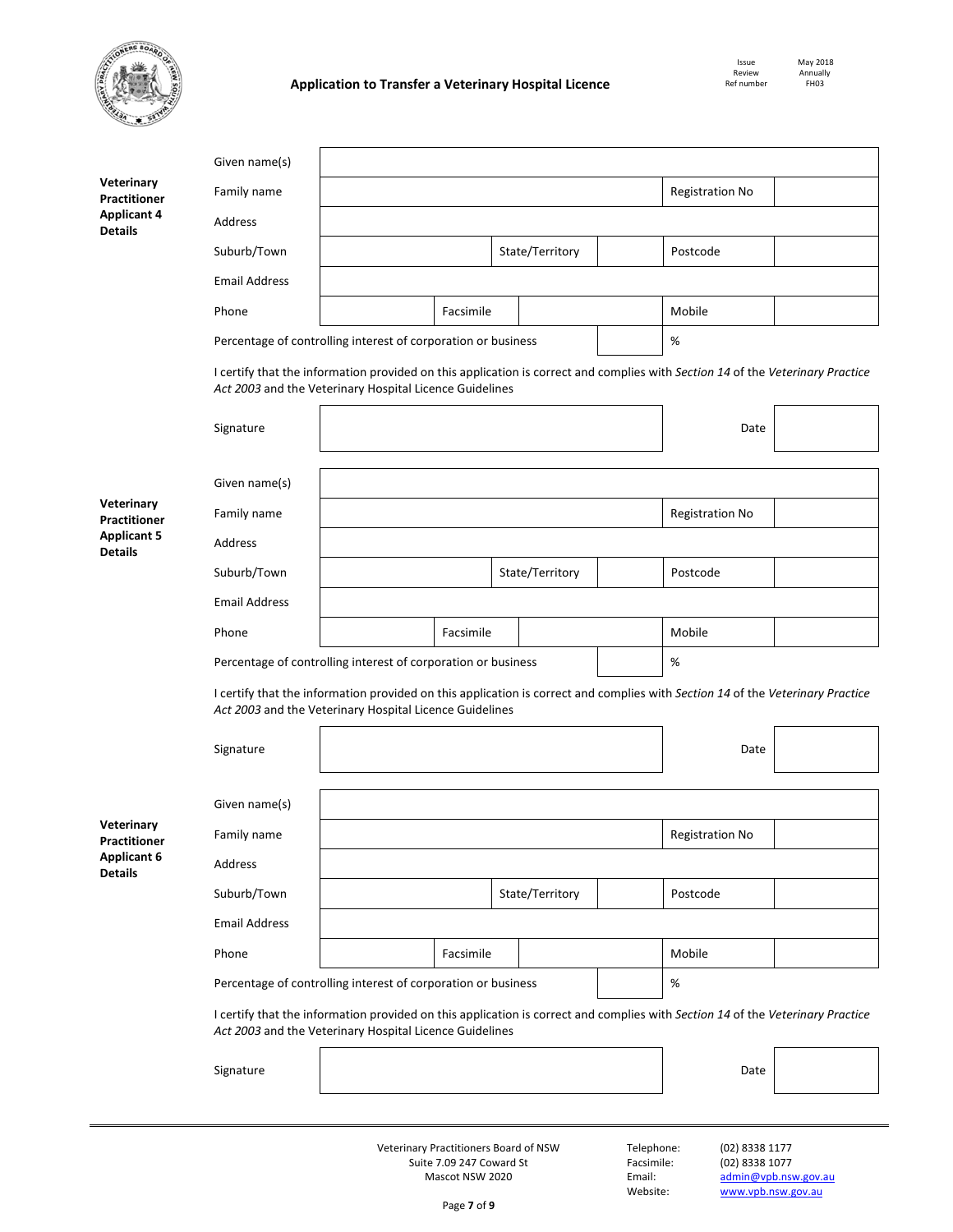

| <b>SUPERINTENDENT DETAILS</b> |  |  |      |  |
|-------------------------------|--|--|------|--|
| Given name(s)                 |  |  |      |  |
| Family name                   |  |  |      |  |
| Registration                  |  |  |      |  |
| State/Territory               |  |  |      |  |
| <b>Work Email Address</b>     |  |  |      |  |
| <b>Personal Email Address</b> |  |  |      |  |
| Signature                     |  |  | Date |  |

# **Declaration**

I/We being the applicants of the proposed licensed veterinary hospital appoint the above registered If we being the applicants of the proposed licensed veterinary hospital appoint the above registered **Date** Date<br>veterinary practitioner as superintendent effective from:

Veterinary Practitioners Board of NSW Telephone: (02) 8338 1177 Suite 7.09 247 Coward St Facsim<br>Mascot NSW 2020 Email: